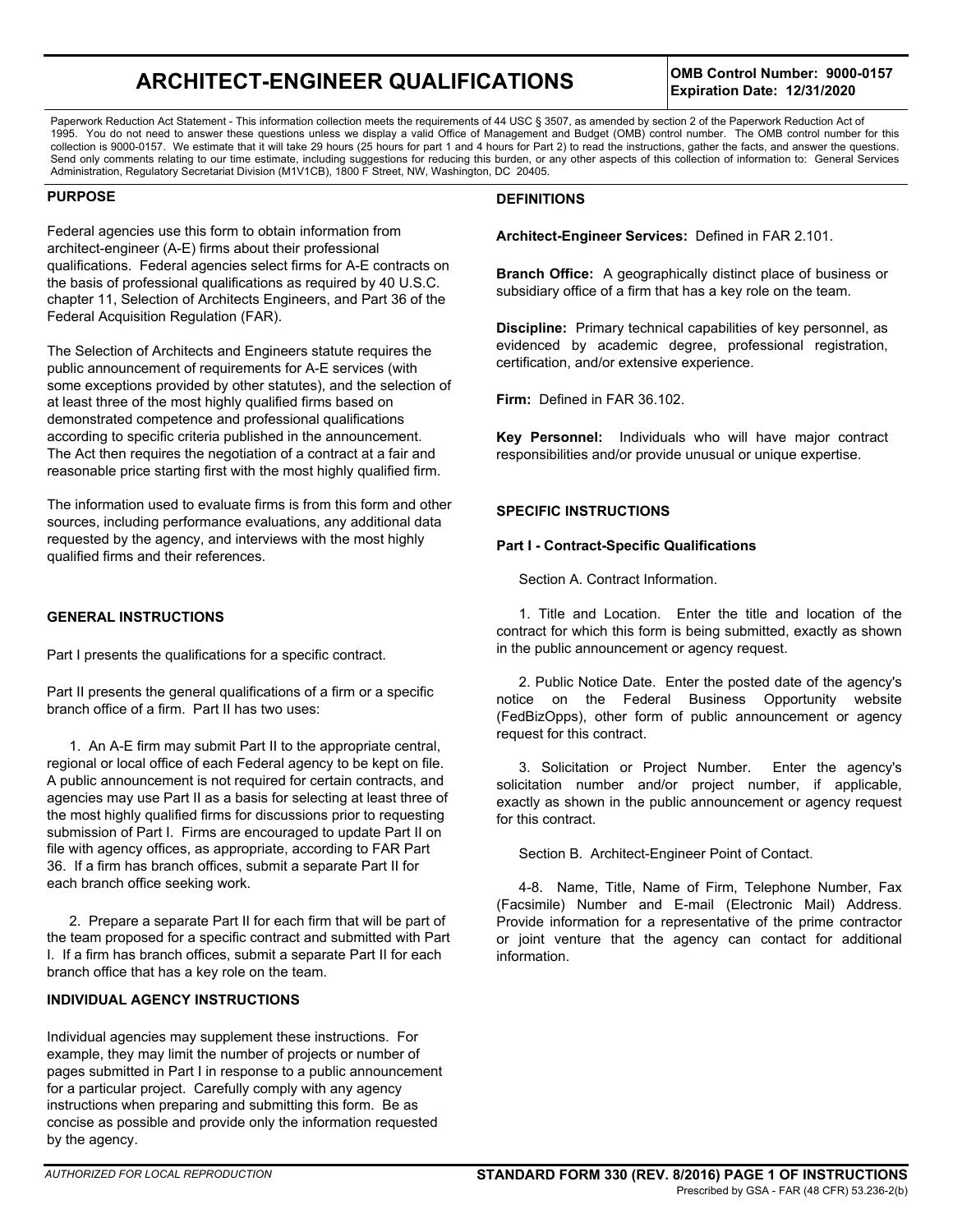#### Section C. Proposed Team.

9-11. Firm Name, Address, and Role in This Contract. Provide the contractual relationship, name, full mailing address, and a brief description of the role of each firm that will be involved in performance of this contract. List the prime contractor or joint venture partners first. If a firm has branch offices, indicate each individual branch office that will have a key role on the team. The named subcontractors and outside associates or consultants must be used, and any change must be approved by the contracting officer. (See FAR Part 52 Clause "Subcontractors and Outside Associates and Consultants (Architect-Engineer Services)"). Attach an additional sheet in the same format as Section C if needed.

Section D. Organizational Chart of Proposed Team.

As an attachment after Section C, present an organizational chart of the proposed team showing the names and roles of all key personnel listed in Section E and the firm they are associated with as listed in Section C.

Section E. Resumes of Key Personnel Proposed for this Contract.

Complete this section for each key person who will participate in this contract. Group by firm, with personnel of the prime contractor or joint venture partner firms first. The following blocks must be completed for each resume:

12. Name. Self-explanatory.

13. Role in this contract. Self-explanatory.

14. Years Experience. Total years of relevant experience (block 14a), and years of relevant experience with current firm, but not necessarily the same branch office (block 14b).

15. Firm Name and Location. Name, city and state of the firm where the person currently works, which must correspond with one of the firms (or branch office of a firm, if appropriate) listed in Section C.

16. Education. Provide information on the highest relevant academic degree(s) received. Indicate the area(s) of specialization for each degree.

17. Current Professional Registration. Provide information on current relevant professional registration(s) in a State or possession of the United States, Puerto Rico, or the District of Columbia according to FAR Part 36.

18. Other Professional Qualifications. Provide information on any other professional qualifications relating to this contract, such as education, professional registration, publications, organizational memberships, certifications, training, awards, and foreign language capabilities.

19. Relevant Projects. Provide information on up to five projects in which the person had a significant role that demonstrates the person's capability relevant to her/his proposed role in this contract. These projects do not necessarily have to be any of the projects presented in Section F for the project team if the person was not involved in any of those projects or the person worked on other projects that were more relevant than the team projects in Section F. Use the check box provided to indicate if the project was performed with any office of the current firm. If any of the professional services or construction projects are not complete, leave Year Completed blank and indicate the status in Brief Description and Specific Role (block (3)).

Section F. Example Projects Which Best Illustrate Proposed Team's Qualifications for this Contract.

Select projects where multiple team members worked together, if possible, that demonstrate the team's capability to perform work similar to that required for this contract. Complete one Section F for each project. Present ten projects, unless otherwise specified by the agency. Complete the following blocks for each project:

20. Example Project Key Number. Start with "1" for the first project and number consecutively.

21. Title and Location. Title and location of project or contract. For an indefinite delivery contract, the location is the geographic scope of the contract.

22. Year Completed. Enter the year completed of the professional services (such as planning, engineering study, design, or surveying), and/or the year completed of construction, if applicable. If any of the professional services or the construction projects are not complete, leave Year Completed blank and indicate the status in Brief Description of Project and Relevance to this Contract (block 24).

23a. Project Owner. Project owner or user, such as a government agency or installation, an institution, a corporation or private individual.

23b. Point of Contact Name. Provide name of a person associated with the project owner or the organization which contracted for the professional services, who is very familiar with the project and the firm's (or firms') performance.

23c. Point of Contact Telephone Number. Self-explanatory.

24. Brief Description of Project and Relevance to this Contract. Indicate scope, size, cost, principal elements and special features of the project. Discuss the relevance of the example project to this contract. Enter any other information requested by the agency for each example project.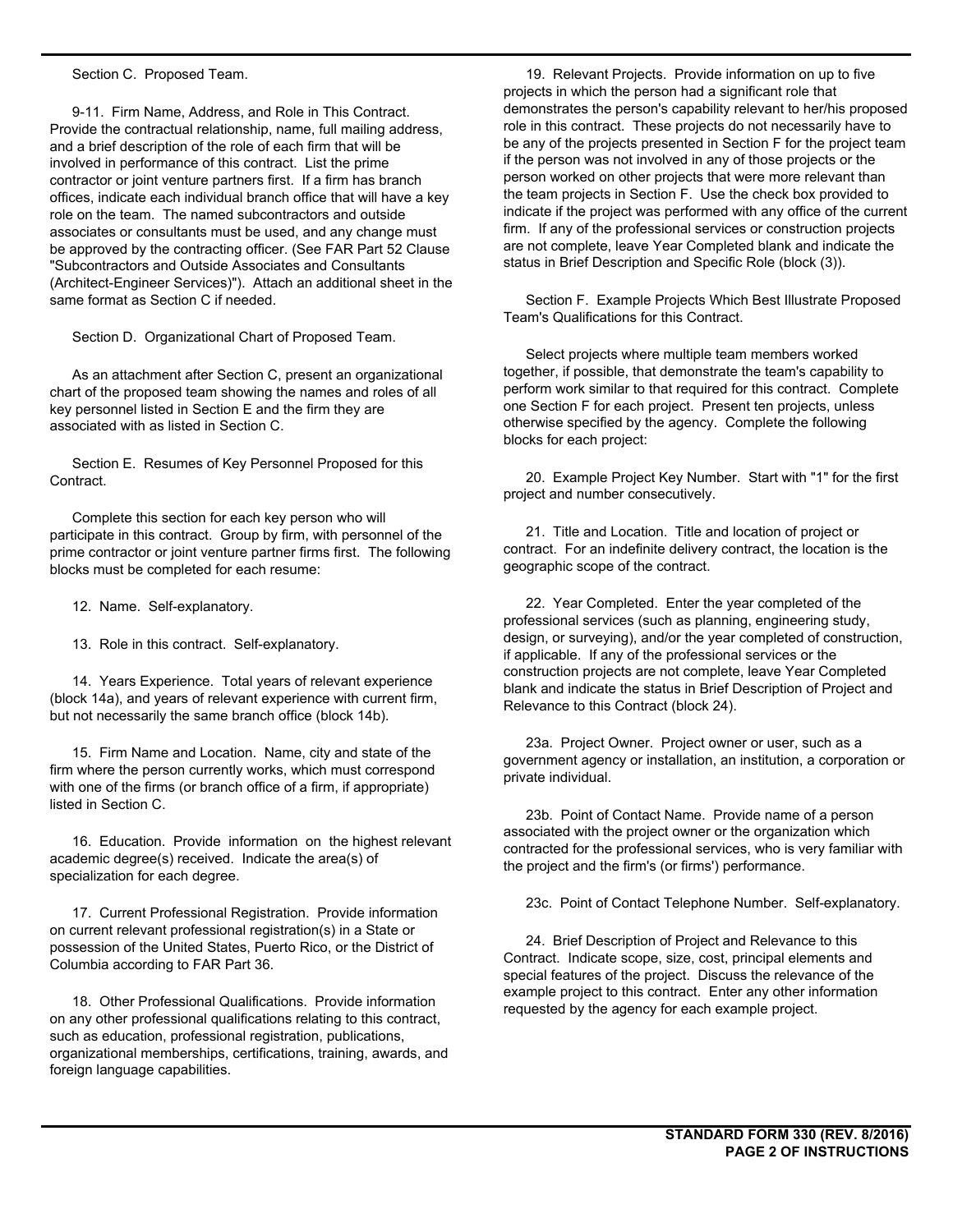25. Firms from Section C Involved with this Project. Indicate which firms (or branch offices, if appropriate) on the project team were involved in the example project, and their roles. List in the same order as Section C.

Section G. Key Personnel Participation in Example Projects.

This matrix is intended to graphically depict which key personnel identified in Section E worked on the example projects listed in Section F. Complete the following blocks (see example below).

26. and 27. Names of Key Personnel and Role in this Contract. List the names of the key personnel and their proposed roles in this contract in the same order as they appear in Section E.

28. Example Projects Listed in Section F. In the column under each project key number (see block 29) and for each key person, place an "X" under the project key number for participation in the same or similar role.

29. Example Projects Key. List the key numbers and titles of the example projects in the same order as they appear in Section F.

Section H. Additional Information.

30. Use this section to provide additional information specifically requested by the agency or to address selection criteria that are not covered by the information provided in Sections A-G.

Section I. Authorized Representative.

31. and 32. Signature of Authorized Representative and Date. An authorized representative of a joint venture or the prime contractor must sign and date the completed form. Signing attests that the information provided is current and factual, and that all firms on the proposed team agree to work on the project. Joint ventures selected for negotiations must make available a statement of participation by a principal of each member of the joint venture.

33. Name and Title. Self-explanatory.

| 26. NAMES OF KEY<br>PERSONNEL<br>(From Section E,<br>Block 12) | 27. ROLE IN THIS<br><b>CONTRACT</b><br>(From Section E.<br>Block 13) | 28. EXAMPLE PROJECTS LISTED IN SECTION F<br>(Fill in "Example Projects Key" section below first, before<br>completing table. Place "X" under project key number for<br>participation in same or similar role.) |   |   |   |   |   |   |    |
|----------------------------------------------------------------|----------------------------------------------------------------------|----------------------------------------------------------------------------------------------------------------------------------------------------------------------------------------------------------------|---|---|---|---|---|---|----|
|                                                                |                                                                      |                                                                                                                                                                                                                |   |   |   | 6 | 8 | 9 | 10 |
| Jane A. Smith                                                  | Chief Architect                                                      | Χ                                                                                                                                                                                                              |   | Χ |   |   |   |   |    |
|                                                                | Joseph B. Williams Chief Mechanical Engineer                         | Χ                                                                                                                                                                                                              | Χ | Χ | Χ |   |   |   |    |
| Tara C. Donovan                                                | Chief Electricial Engineer                                           | Χ                                                                                                                                                                                                              | X |   | X |   |   |   |    |
|                                                                |                                                                      |                                                                                                                                                                                                                |   |   |   |   |   |   |    |

## **SAMPLE ENTRIES FOR SECTION G** *(MATRIX)*

## **29. EXAMPLE PROJECTS KEY**

| <b>NUMBER</b> | TITLE OF EXAMPLE PROJECT (From Section F)               | <b>NUMBERI</b> | TITLE OF EXAMPLE PROJECT (From Section F) |
|---------------|---------------------------------------------------------|----------------|-------------------------------------------|
|               | Federal Courthouse, Denver, CO                          |                | XYZ Corporation Headquarters, Boston, MA  |
|               | 2 Justin J. Wilson Federal Building,<br>Baton Rouge, LA |                | Founder's Museum, Newport, RI             |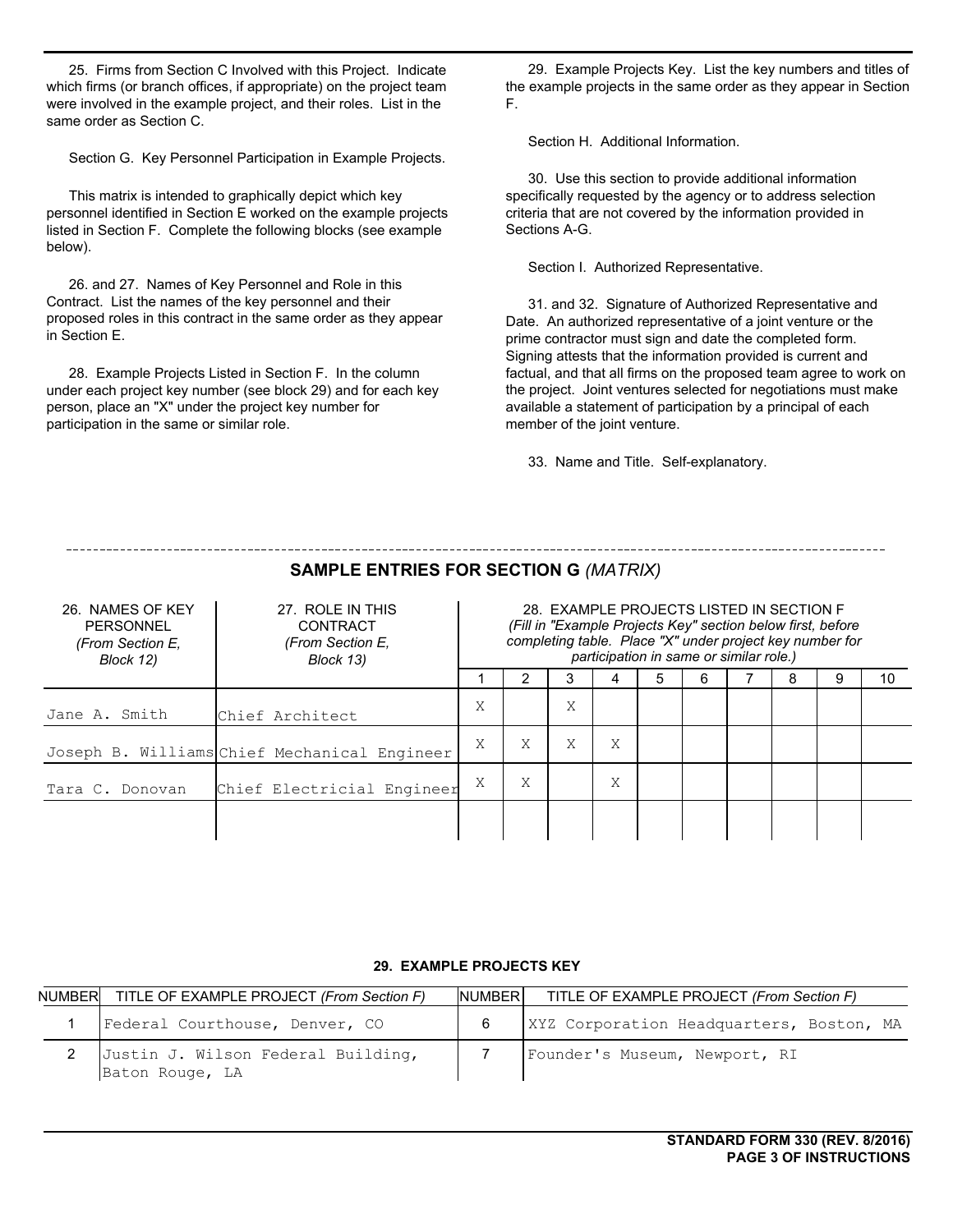#### **Part II - General Qualifications**

See the "**General Instructions**" on page 1 for firms with branch offices. Prepare Part II for the specific branch office seeking work if the firm has branch offices.

1. Solicitation Number. If Part II is submitted for a specific contract, insert the agency's solicitation number and/or project number, if applicable, exactly as shown in the public announcement or agency request.

2a-2e. Firm (or Branch Office) Name and Address. Selfexplanatory.

3. Year Established. Enter the year the firm (or branch office, if appropriate) was established under the current name.

4. Unique Entity Identifier. Insert the unique entity identifier issued by the entity designated at SAM. See FAR part 4.6.

5. Ownership.

a. Type. Enter the type of ownership or legal structure of the firm (sole proprietor, partnership, corporation, joint venture, etc.).

b. Small Business Status. Refer to the North American Industry Classification System (NAICS) code in the public announcement, and indicate if the firm is a small business according to the current size standard for that NAICS code (for example, Engineering Services (part of NAICS 541330), Architectural Services (NAICS 541310), Surveying and Mapping Services (NAICS 541370)). The small business categories and the internet website for the NAICS codes appear in FAR part 19. Contact the requesting agency for any questions. Contact your local U.S. Small Business Administration office for any questions regarding Business Status.

6a-6c. Point of Contact. Provide this information for a representative of the firm that the agency can contact for additional information. The representative must be empowered to speak on contractual and policy matters.

7. Name of Firm. Enter the name of the firm if Part II is prepared for a branch office.

8a-8c. Former Firm Names. Indicate any other previous names for the firm (or branch office) during the last six years. Insert the year that this corporate name change was effective and the associated unique entity identifier. This information is used to review past performance on Federal contracts.

9. Employees by Discipline. Use the relevant disciplines and associated function codes shown at the end of these instructions and list in the same numerical order. After the listed disciplines, write in any additional disciplines and leave the function code blank. List no more than 20 disciplines. Group remaining employees under "Other Employees" in column b. Each person can be counted only once according to his/her primary function. If Part II is prepared for a firm (including all branch offices), enter the number of employees by disciplines in column c(1). If Part II is prepared for a branch office, enter the number of employees by discipline in column c(2) and for the firm in column c(1).

10. Profile of Firm's Experience and Annual Average Revenue for Last 5 Years. Complete this block for the firm or branch office for which this Part II is prepared. Enter the experience categories which most accurately reflect the firm's technical capabilities and project experience. Use the relevant experience categories and associated profile codes shown at the end of these instructions, and list in the same numerical order. After the listed experience categories, write in any unlisted relevant project experience categories and leave the profile codes blank. For each type of experience, enter the appropriate revenue index number to reflect the professional services revenues received annually (averaged over the last 5 years) by the firm or branch office for performing that type of work. A particular project may be identified with one experience category or it may be broken into components, as best reflects the capabilities and types of work performed by the firm. However, do not double count the revenues received on a particular project.

11. Annual Average Professional Services Revenues of Firm for Last 3 Years. Complete this block for the firm or branch office for which this Part II is prepared. Enter the appropriate revenue index numbers to reflect the professional services revenues received annually (averaged over the last 3 years) by the firm or branch office. Indicate Federal work (performed directly for the Federal Government, either as the prime contractor or subcontractor), non-Federal work (all other domestic and foreign work, including Federally-assisted projects), and the total. If the firm has been in existence for less than 3 years, see the definition for "Annual Receipts" under FAR 19.101.

12. Authorized Representative. An authorized representative of the firm or branch office must sign and date the completed form. Signing attests that the information provided is current and factual. Provide the name and title of the authorized representative who signed the form.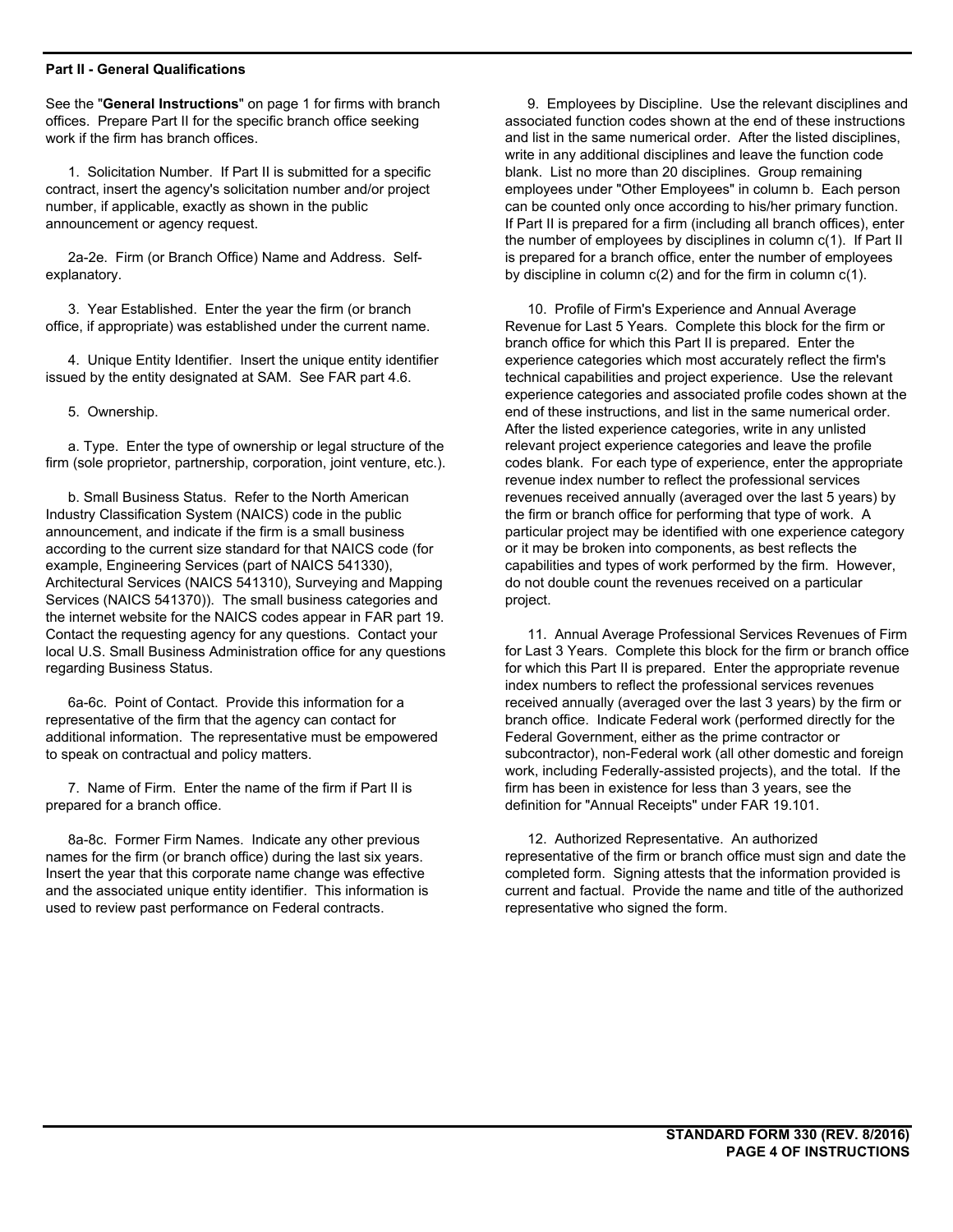## List of Disciplines *(Function Codes)*

| Code | <b>Description</b>                       | Code | <b>Description</b>                  |
|------|------------------------------------------|------|-------------------------------------|
| 01   | <b>Acoustical Engineer</b>               | 32   | <b>Hydraulic Engineer</b>           |
| 02   | Administrative                           | 33   | Hydrographic Surveyor               |
| 03   | Aerial Photographer                      | 34   | Hydrologist                         |
| 04   | <b>Aeronautical Engineer</b>             | 35   | <b>Industrial Engineer</b>          |
| 05   | Archeologist                             | 36   | Industrial Hygienist                |
| 06   | Architect                                | 37   | <b>Interior Designer</b>            |
| 07   | <b>Biologist</b>                         | 38   | <b>Land Surveyor</b>                |
| 08   | <b>CADD Technician</b>                   | 39   | Landscape Architect                 |
| 09   | Cartographer                             | 40   | <b>Materials Engineer</b>           |
| 10   | <b>Chemical Engineer</b>                 | 41   | <b>Materials Handling Engineer</b>  |
| 11   | Chemist                                  | 42   | <b>Mechanical Engineer</b>          |
| 12   | Civil Engineer                           | 43   | Mining Engineer                     |
| 13   | <b>Communications Engineer</b>           | 44   | Oceanographer                       |
| 14   | Computer Programmer                      | 45   | Photo Interpreter                   |
| 15   | <b>Construction Inspector</b>            | 46   | Photogrammetrist                    |
| 16   | <b>Construction Manager</b>              | 47   | Planner: Urban/Regional             |
| 17   | <b>Corrosion Engineer</b>                | 48   | Project Manager                     |
| 18   | Cost Engineer/Estimator                  | 49   | <b>Remote Sensing Specialist</b>    |
| 19   | Ecologist                                | 50   | <b>Risk Assessor</b>                |
| 20   | Economist                                | 51   | Safety/Occupational Health Engineer |
| 21   | <b>Electrical Engineer</b>               | 52   | <b>Sanitary Engineer</b>            |
| 22   | <b>Electronics Engineer</b>              | 53   | Scheduler                           |
| 23   | <b>Environmental Engineer</b>            | 54   | <b>Security Specialist</b>          |
| 24   | <b>Environmental Scientist</b>           | 55   | Soils Engineer                      |
| 25   | Fire Protection Engineer                 | 56   | <b>Specifications Writer</b>        |
| 26   | <b>Forensic Engineer</b>                 | 57   | <b>Structural Engineer</b>          |
| 27   | Foundation/Geotechnical Engineer         | 58   | Technician/Analyst                  |
| 28   | Geodetic Surveyor                        | 59   | Toxicologist                        |
| 29   | Geographic Information System Specialist | 60   | <b>Transportation Engineer</b>      |
| 30   | Geologist                                | 61   | Value Engineer                      |
| 31   | <b>Health Facility Planner</b>           | 62   | Water Resources Engineer            |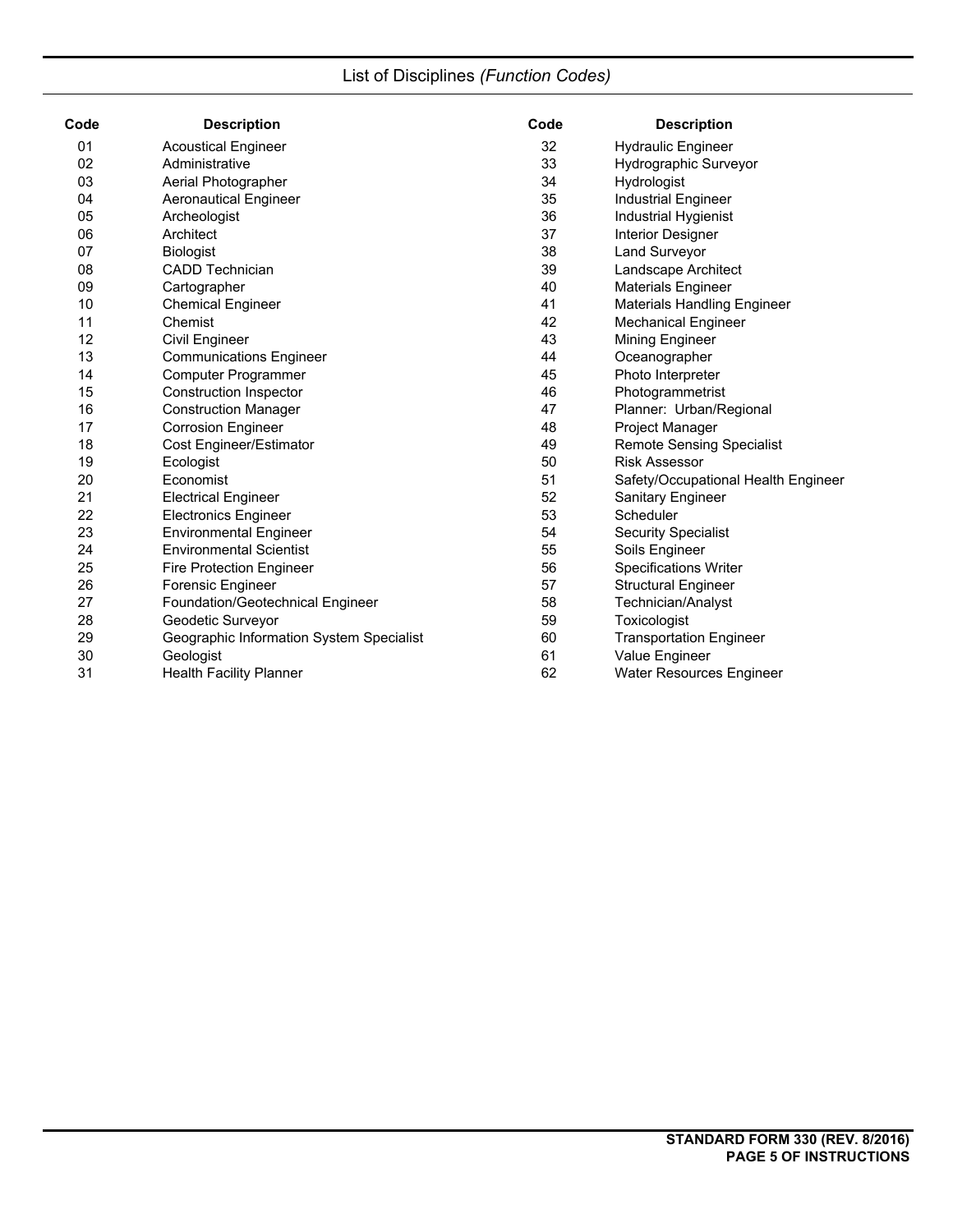## List of Experience Categories *(Profile Codes)*

| Code             | <b>Description</b>                                          | Code                   | <b>Description</b>                                                       |
|------------------|-------------------------------------------------------------|------------------------|--------------------------------------------------------------------------|
| A01              | Acoustics, Noise Abatement                                  | E01                    | Ecological & Archeological Investigations                                |
| A02              | Aerial Photography; Airborne Data and Imagery               | E02                    | <b>Educational Facilities; Classrooms</b>                                |
|                  | <b>Collection and Analysis</b>                              | E03                    | <b>Electrical Studies and Design</b>                                     |
| A03              | Agricultural Development; Grain Storage; Farm Mechanization | E04                    | Electronics                                                              |
| A04              | <b>Air Pollution Control</b>                                | E05                    | Elevators; Escalators; People-Movers                                     |
| A05              | Airports; Navaids; Airport Lighting; Aircraft Fueling       | E06                    | <b>Embassies and Chanceries</b>                                          |
| A06              | Airports; Terminals and Hangars; Freight Handling           | E07                    | Energy Conservation; New Energy Sources                                  |
| A07              | <b>Arctic Facilities</b>                                    | E08                    | <b>Engineering Economics</b>                                             |
| A08              | <b>Animal Facilities</b>                                    | E09                    | Environmental Impact Studies,<br>Assessments or Statements               |
| A09              | Anti-Terrorism/Force Protection                             | E10                    | <b>Environmental and Natural Resource</b>                                |
| A10              | Asbestos Abatement                                          |                        | Mapping                                                                  |
| A11              | <b>Auditoriums &amp; Theaters</b>                           | E11                    | <b>Environmental Planning</b>                                            |
| A12              | Automation; Controls; Instrumentation                       | E <sub>12</sub>        | <b>Environmental Remediation</b>                                         |
|                  |                                                             | E <sub>13</sub>        | <b>Environmental Testing and Analysis</b>                                |
| B01              | Barracks; Dormitories                                       |                        |                                                                          |
| <b>B02</b>       | <b>Bridges</b>                                              | F01<br>F <sub>02</sub> | Fallout Shelters; Blast-Resistant Design<br>Field Houses; Gyms; Stadiums |
| C <sub>01</sub>  | Cartography                                                 | F03                    | <b>Fire Protection</b>                                                   |
| CO <sub>2</sub>  | Cemeteries (Planning & Relocation)                          | F04                    | Fisheries; Fish ladders                                                  |
| CO <sub>3</sub>  | <b>Charting: Nautical and Aeronautical</b>                  | F <sub>05</sub>        | <b>Forensic Engineering</b>                                              |
| CO <sub>4</sub>  | Chemical Processing & Storage                               | F06                    | Forestry & Forest products                                               |
| C <sub>05</sub>  | <b>Child Care/Development Facilities</b>                    | G01                    | Garages; Vehicle Maintenance Facilities;                                 |
| C <sub>06</sub>  | Churches; Chapels                                           |                        | <b>Parking Decks</b>                                                     |
| C07              | <b>Coastal Engineering</b>                                  | G02                    | Gas Systems (Propane; Natural, Etc.)                                     |
| C <sub>08</sub>  | Codes; Standards; Ordinances                                | G03                    | Geodetic Surveying: Ground and Air-borne                                 |
| CO9              | Cold Storage; Refrigeration and Fast Freeze                 | G04                    | Geographic Information System Services:                                  |
| C <sub>10</sub>  | Commercial Building (low rise); Shopping Centers            |                        | Development, Analysis, and Data Collection                               |
| C <sub>11</sub>  | <b>Community Facilities</b>                                 | G05                    | Geospatial Data Conversion: Scanning,                                    |
| C <sub>12</sub>  | Communications Systems; TV; Microwave                       |                        | Digitizing, Compilation, Attributing, Scribing,                          |
| C <sub>13</sub>  | <b>Computer Facilities; Computer Service</b>                |                        | Drafting                                                                 |
| C <sub>14</sub>  | Conservation and Resource Management                        | G06                    | Graphic Design                                                           |
| C <sub>15</sub>  | <b>Construction Management</b>                              |                        |                                                                          |
| C <sub>16</sub>  | <b>Construction Surveying</b>                               | H <sub>01</sub>        | Harbors; Jetties; Piers, Ship Terminal<br><b>Facilities</b>              |
| C <sub>17</sub>  | Corrosion Control; Cathodic Protection; Electrolysis        | H <sub>02</sub>        | Hazardous Materials Handling and Storage                                 |
| C18              | Cost Estimating; Cost Engineering and                       | H <sub>03</sub>        | Hazardous, Toxic, Radioactive Waste                                      |
|                  | Analysis; Parametric Costing; Forecasting                   |                        | Remediation                                                              |
| C <sub>19</sub>  | <b>Cryogenic Facilities</b>                                 | H04                    | Heating; Ventilating; Air Conditioning                                   |
|                  |                                                             | H <sub>05</sub>        | Health Systems Planning                                                  |
| D <sub>01</sub>  | Dams (Concrete; Arch)                                       | H <sub>06</sub>        | Highrise; Air-Rights-Type Buildings                                      |
| D <sub>02</sub>  | Dams (Earth; Rock); Dikes; Levees                           | H <sub>0</sub> 7       | Highways; Streets; Airfield Paving; Parking                              |
| D <sub>0</sub> 3 | Desalinization (Process & Facilities)                       | H <sub>0</sub> 8       | Lots<br><b>Historical Preservation</b>                                   |
| D04              | Design-Build - Preparation of Requests for Proposals        | H <sub>0</sub> 9       | <b>Hospital &amp; Medical Facilities</b>                                 |
| D <sub>05</sub>  | Digital Elevation and Terrain Model Development             | H <sub>10</sub>        | Hotels; Motels                                                           |
| D <sub>06</sub>  | Digital Orthophotography                                    | H11                    | Housing (Residential, Multi-Family;                                      |
| D07              | Dining Halls; Clubs; Restaurants                            |                        | Apartments; Condominiums)                                                |
| D <sub>08</sub>  | Dredging Studies and Design                                 | H <sub>12</sub>        | <b>Hydraulics &amp; Pneumatics</b>                                       |
|                  |                                                             | H <sub>13</sub>        | Hydrographic Surveying                                                   |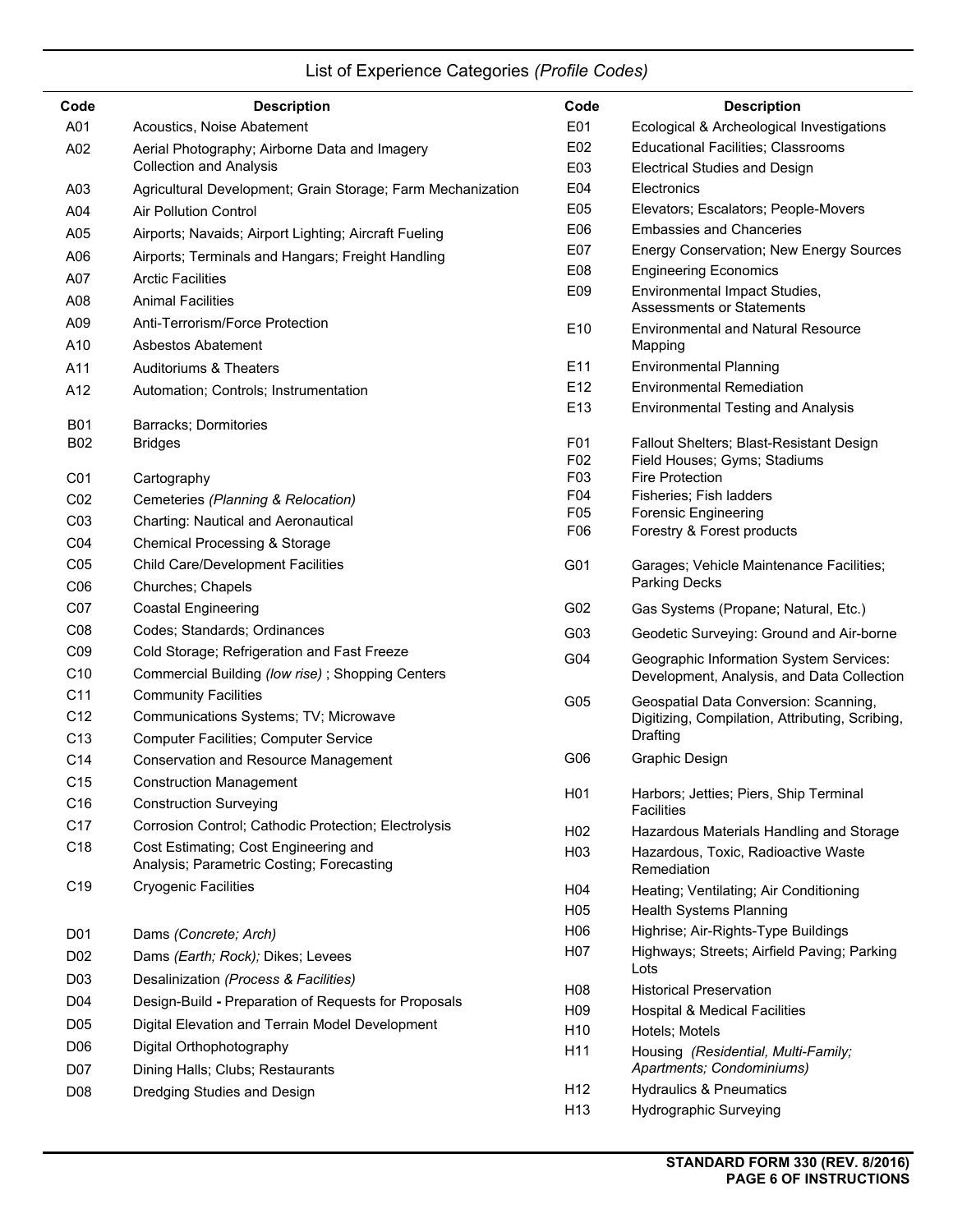## List of Experience Categories *(Profile Codes continued)*

| Code             | <b>Description</b>                                                | Code             | <b>Description</b>                                           |
|------------------|-------------------------------------------------------------------|------------------|--------------------------------------------------------------|
| 101              | Industrial Buildings; Manufacturing Plants                        | P <sub>09</sub>  | Product, Machine Equipment Design                            |
| 102              | Industrial Processes; Quality Control                             | P <sub>10</sub>  | Pneumatic Structures, Air-Support Buildings                  |
| 103              | Industrial Waste Treatment                                        | P11              | <b>Postal Facilities</b>                                     |
| 104              | Intelligent Transportation Systems                                | P <sub>12</sub>  | Power Generation, Transmission, Distribution                 |
| 105              | Interior Design; Space Planning                                   | P <sub>13</sub>  | <b>Public Safety Facilities</b>                              |
| 106              | Irrigation; Drainage                                              |                  |                                                              |
| J <sub>01</sub>  | <b>Judicial and Courtroom Facilities</b>                          | R <sub>01</sub>  | Radar; Sonar; Radio & Radar Telescopes                       |
|                  |                                                                   | R <sub>02</sub>  | Radio Frequency Systems & Shieldings                         |
| L01              | Laboratories; Medical Research Facilities                         | R <sub>0</sub> 3 | Railroad; Rapid Transit                                      |
| L02              | <b>Land Surveying</b>                                             | R <sub>04</sub>  | Recreation Facilities (Parks, Marinas, Etc.)                 |
| L <sub>03</sub>  | Landscape Architecture                                            | R <sub>05</sub>  | Refrigeration Plants/Systems                                 |
| L <sub>04</sub>  | Libraries; Museums; Galleries                                     | R <sub>06</sub>  | Rehabilitation (Buildings; Structures; Facilities)           |
| L05              | Lighting (Interior; Display; Theater, Etc.)                       | R07              | <b>Remote Sensing</b>                                        |
| L <sub>06</sub>  | Lighting (Exteriors; Streets; Memorials;                          | R <sub>08</sub>  | <b>Research Facilities</b>                                   |
|                  | Athletic Fields, Etc.)                                            | R <sub>09</sub>  | Resources Recovery; Recycling                                |
| M01              | Mapping Location/Addressing Systems                               | R <sub>10</sub>  | <b>Risk Analysis</b>                                         |
| M02              | Materials Handling Systems; Conveyors; Sorters                    | R <sub>11</sub>  | Rivers; Canals; Waterways; Flood Control                     |
| M03              | Metallurgy                                                        | R <sub>12</sub>  | Roofing                                                      |
| M04              | Microclimatology; Tropical Engineering                            |                  |                                                              |
| M05              | Military Design Standards                                         | S01              | Safety Engineering; Accident Studies; OSHA<br><b>Studies</b> |
| M06              | Mining & Mineralogy                                               | S02              | Security Systems; Intruder & Smoke Detection                 |
| M07              | Missile Facilities (Silos; Fuels; Transport)                      | S03              | Seismic Designs & Studies                                    |
| M08              | Modular Systems Design; Pre-Fabricated Structures or              | S04              | Sewage Collection, Treatment and Disposal                    |
|                  | Components                                                        | S05              | Soils & Geologic Studies; Foundations                        |
|                  |                                                                   | S <sub>06</sub>  | Solar Energy Utilization                                     |
| N01              | Naval Architecture; Off-Shore Platforms                           | S07              | Solid Wastes; Incineration; Landfill                         |
| N <sub>0</sub> 2 | Navigation Structures; Locks                                      | S08              | Special Environments; Clean Rooms, Etc.                      |
| N03              | Nuclear Facilities; Nuclear Shielding                             | S09              | Structural Design; Special Structures                        |
| O01              | Office Buildings; Industrial Parks                                | S <sub>10</sub>  | Surveying; Platting; Mapping; Flood<br><b>Plain Studies</b>  |
| O02<br>O03       | Oceanographic Engineering<br>Ordnance; Munitions; Special Weapons | S11              | Sustainable Design                                           |
|                  |                                                                   | S <sub>12</sub>  | <b>Swimming Pools</b>                                        |
| P01              | Petroleum Exploration; Refining                                   | S <sub>13</sub>  | Storm Water Handling & Facilities                            |
| P02              | Petroleum and Fuel (Storage and Distribution)                     |                  |                                                              |
| P03              | Photogrammetry                                                    | T01              | Telephone Systems (Rural; Mobile; Intercom,                  |
| P04              | Pipelines (Cross-Country - Liquid & Gas)                          | T02              | $Etc.$ )<br><b>Testing &amp; Inspection Services</b>         |
| P05              |                                                                   | T03              | <b>Traffic &amp; Transportation Engineering</b>              |
|                  | Planning (Community, Regional, Areawide and State)                | T04              | Topographic Surveying and Mapping                            |
| P06              | Planning (Site, Installation, and Project)                        | T05              | Towers (Self-Supporting & Guyed Systems)                     |
| P07              | Plumbing & Piping Design                                          | T06              | Tunnels & Subways                                            |
| P08              | <b>Prisons &amp; Correctional Facilities</b>                      |                  |                                                              |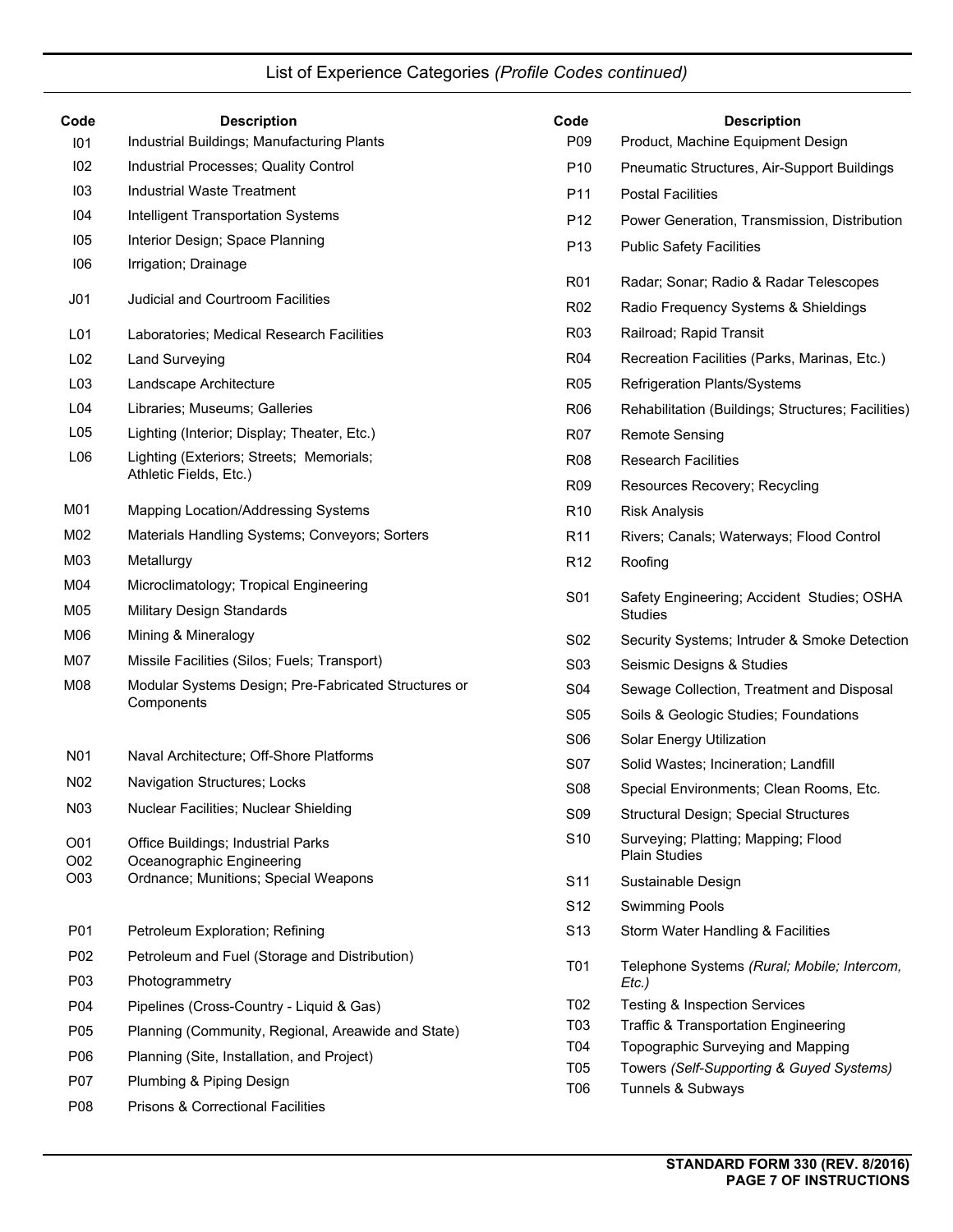## List of Experience Categories *(Profile Codes continued)*

| Code<br>U01     | <b>Description</b><br>Unexploded Ordnance Remediation |
|-----------------|-------------------------------------------------------|
| U02             | Urban Renewals: Community Development                 |
| U03             | Utilities (Gas and Steam)                             |
| V <sub>01</sub> | Value Analysis: Life-Cycle Costing                    |
| W01             | Warehouses & Depots                                   |
| W02             | Water Resources: Hydrology: Ground Water              |
| W03             | Water Supply: Treatment and Distribution              |
| W04             | Wind Tunnels; Research/Testing Facilities Design      |
| Z01             | Zoning; Land Use Studies                              |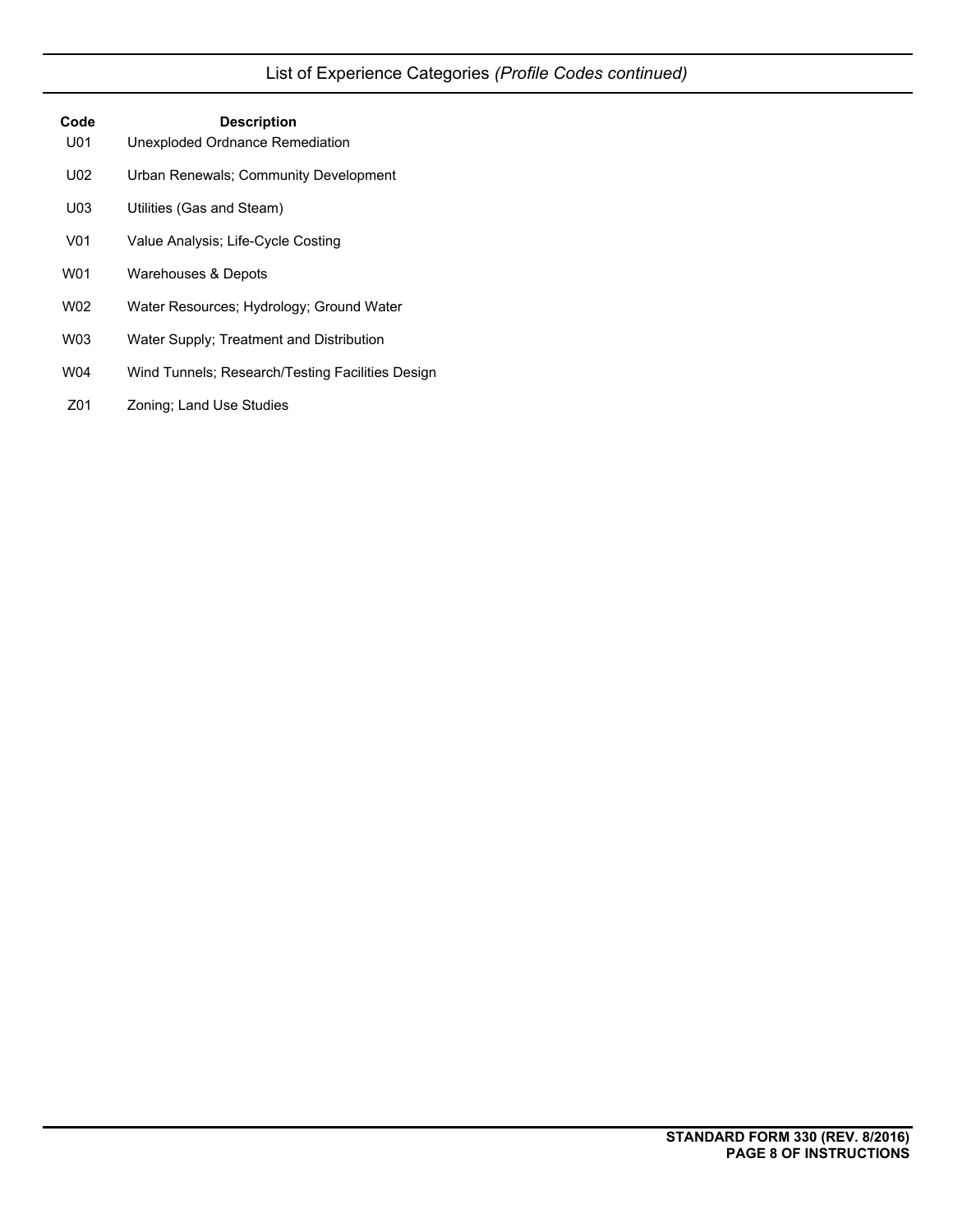# **ARCHITECT - ENGINEER QUALIFICATIONS**

## **PART I - CONTRACT-SPECIFIC QUALIFICATIONS**

### **A. CONTRACT INFORMATION**

|    | 1. TITLE AND LOCATION (City and State) |                    |  |                                                                    |               |  |                                                                              |                           |
|----|----------------------------------------|--------------------|--|--------------------------------------------------------------------|---------------|--|------------------------------------------------------------------------------|---------------------------|
|    |                                        |                    |  | 2. PUBLIC NOTICE DATE                                              |               |  | 3. SOLICITATION OR PROJECT NUMBER                                            |                           |
|    |                                        |                    |  |                                                                    |               |  | <b>B. ARCHITECT-ENGINEER POINT OF CONTACT</b>                                |                           |
|    |                                        | 4. NAME AND TITLE  |  |                                                                    |               |  |                                                                              |                           |
|    |                                        | 5. NAME OF FIRM    |  |                                                                    |               |  |                                                                              |                           |
|    |                                        |                    |  | <b>6. TELEPHONE NUMBER</b>                                         | 7. FAX NUMBER |  | 8. E-MAIL ADDRESS                                                            |                           |
|    |                                        |                    |  |                                                                    |               |  | <b>C. PROPOSED TEAM</b>                                                      |                           |
|    |                                        |                    |  |                                                                    |               |  | (Complete this section for the prime contractor and all key subcontractors.) |                           |
|    | PRIME                                  | (Check)<br>PARTNER |  | 9. FIRM NAME                                                       |               |  | 10. ADDRESS                                                                  | 11. ROLE IN THIS CONTRACT |
| а. |                                        |                    |  | CHECK IF BRANCH OFFICE                                             |               |  |                                                                              |                           |
| b. |                                        |                    |  | CHECK IF BRANCH OFFICE                                             |               |  |                                                                              |                           |
| c. |                                        |                    |  | CHECK IF BRANCH OFFICE                                             |               |  |                                                                              |                           |
| d. |                                        |                    |  | CHECK IF BRANCH OFFICE                                             |               |  |                                                                              |                           |
| е. |                                        |                    |  | CHECK IF BRANCH OFFICE                                             |               |  |                                                                              |                           |
| f. |                                        |                    |  |                                                                    |               |  |                                                                              |                           |
|    |                                        |                    |  | CHECK IF BRANCH OFFICE<br>D. ORGANIZATIONAL CHART OF PROPOSED TEAM |               |  |                                                                              | (Attached)                |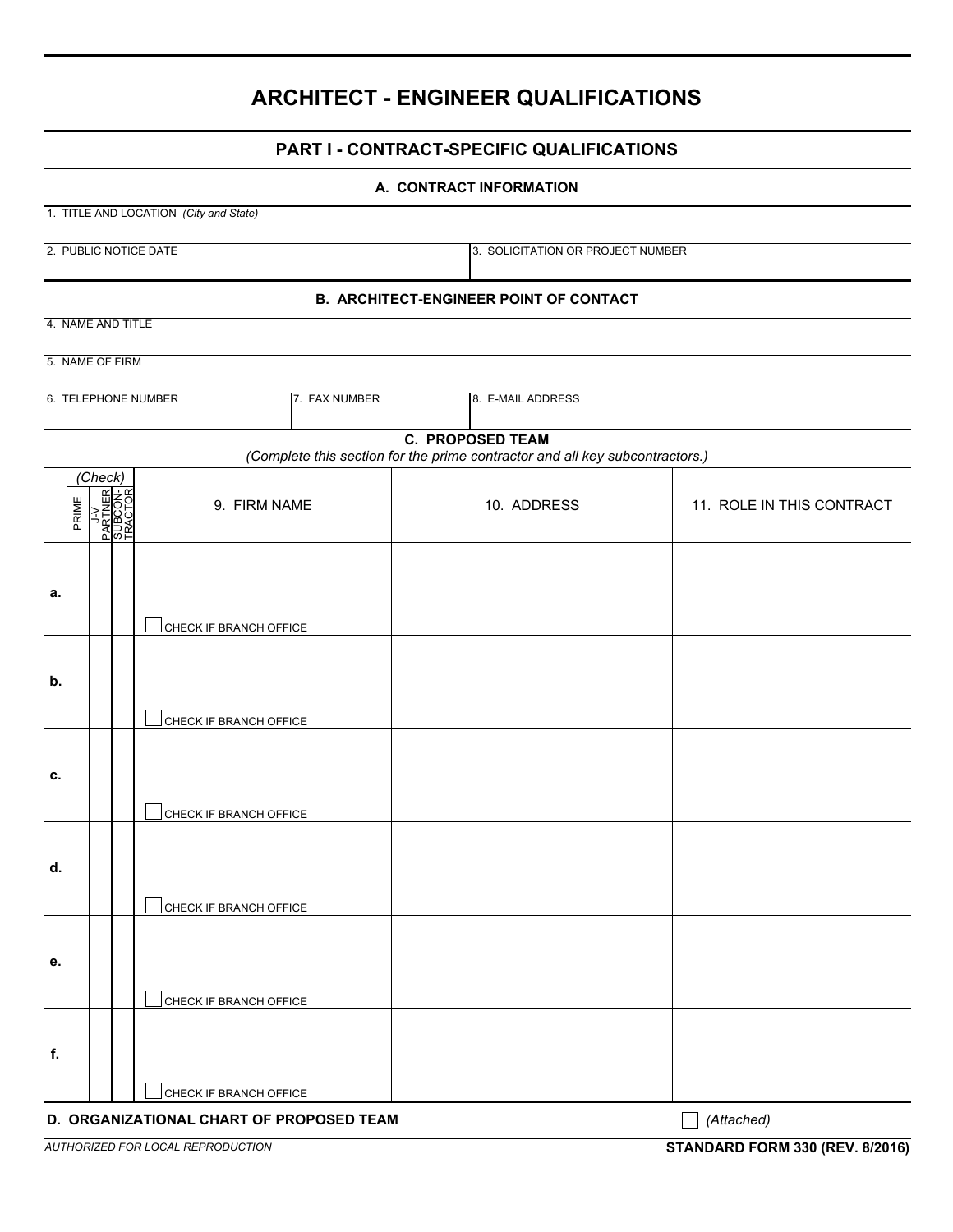| E. RESUMES OF KEY PERSONNEL PROPOSED FOR THIS CONTRACT |                           |                                                              |           |                              |
|--------------------------------------------------------|---------------------------|--------------------------------------------------------------|-----------|------------------------------|
|                                                        |                           | (Complete one Section E for each key person.)                |           |                              |
| 12. NAME                                               | 13. ROLE IN THIS CONTRACT |                                                              |           | 14. YEARS EXPERIENCE         |
|                                                        |                           |                                                              | la. TOTAL | <b>Ib. WITH CURRENT FIRM</b> |
|                                                        |                           |                                                              |           |                              |
| 15. FIRM NAME AND LOCATION (City and State)            |                           |                                                              |           |                              |
|                                                        |                           |                                                              |           |                              |
| 16. EDUCATION (Degree and Specialization)              |                           | 17. CURRENT PROFESSIONAL REGISTRATION (State and Discipline) |           |                              |

18. OTHER PROFESSIONAL QUALIFICATIONS *(Publications, Organizations, Training, Awards, etc.)*

|    | 19. RELEVANT PROJECTS                                                   |                                              |                                                    |  |
|----|-------------------------------------------------------------------------|----------------------------------------------|----------------------------------------------------|--|
|    | (1) TITLE AND LOCATION (City and State)                                 |                                              | (2) YEAR COMPLETED                                 |  |
|    |                                                                         |                                              | PROFESSIONAL SERVICES CONSTRUCTION (If applicable) |  |
| a  | (3) BRIEF DESCRIPTION (Brief scope, size, cost, etc.) AND SPECIFIC ROLE |                                              | Check if project performed with current firm       |  |
|    | (1) TITLE AND LOCATION (City and State)                                 |                                              | (2) YEAR COMPLETED                                 |  |
|    |                                                                         |                                              | PROFESSIONAL SERVICES CONSTRUCTION (If applicable) |  |
|    |                                                                         |                                              |                                                    |  |
| b  | (3) BRIEF DESCRIPTION (Brief scope, size, cost, etc.) AND SPECIFIC ROLE |                                              | Check if project performed with current firm       |  |
|    |                                                                         |                                              |                                                    |  |
|    | (1) TITLE AND LOCATION (City and State)                                 |                                              | (2) YEAR COMPLETED                                 |  |
|    |                                                                         |                                              | PROFESSIONAL SERVICES CONSTRUCTION (If applicable) |  |
| C. | (3) BRIEF DESCRIPTION (Brief scope, size, cost, etc.) AND SPECIFIC ROLE | Check if project performed with current firm |                                                    |  |
|    |                                                                         |                                              |                                                    |  |
|    | (1) TITLE AND LOCATION (City and State)                                 |                                              | (2) YEAR COMPLETED                                 |  |
|    |                                                                         |                                              | PROFESSIONAL SERVICES CONSTRUCTION (If applicable) |  |
| d  | (3) BRIEF DESCRIPTION (Brief scope, size, cost, etc.) AND SPECIFIC ROLE |                                              | Check if project performed with current firm       |  |
|    |                                                                         |                                              |                                                    |  |
|    | (1) TITLE AND LOCATION (City and State)                                 |                                              | (2) YEAR COMPLETED                                 |  |
|    |                                                                         |                                              | PROFESSIONAL SERVICES CONSTRUCTION (If applicable) |  |
| e. | (3) BRIEF DESCRIPTION (Brief scope, size, cost, etc.) AND SPECIFIC ROLE |                                              | Check if project performed with current firm       |  |
|    |                                                                         |                                              |                                                    |  |
|    |                                                                         |                                              |                                                    |  |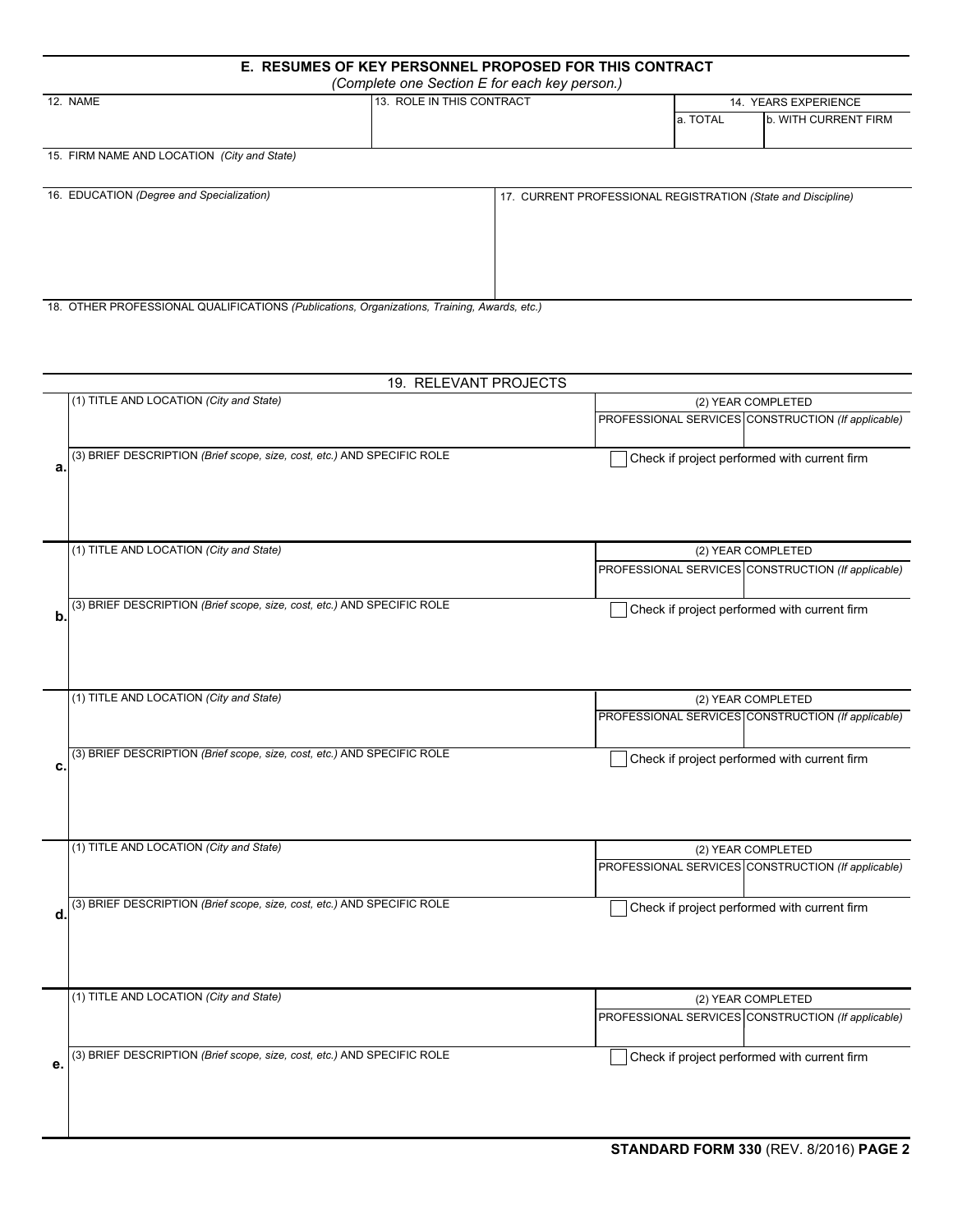| F. EXAMPLE PROJECTS WHICH BEST ILLUSTRATE PROPOSED TEAM'S<br><b>QUALIFICATIONS FOR THIS CONTRACT</b><br>(Present as many projects as requested by the agency, or 10 projects, if not specified.<br>Complete one Section F for each project.) | 120. EXAMPLE PROJECT KEY<br><b>NUMBER</b> |                                                           |
|----------------------------------------------------------------------------------------------------------------------------------------------------------------------------------------------------------------------------------------------|-------------------------------------------|-----------------------------------------------------------|
| 21. TITLE AND LOCATION (City and State)                                                                                                                                                                                                      |                                           | 22. YEAR COMPLETED                                        |
|                                                                                                                                                                                                                                              |                                           | <b>PROFESSIONAL SERVICES</b> CONSTRUCTION (If applicable) |

### 23. PROJECT OWNER'S INFORMATION

| a. PROJECT OWNER | POINT OF CONTACT NAME | POINT OF CONTACT TELEPHONE NUMBER<br>. با |
|------------------|-----------------------|-------------------------------------------|
|                  |                       |                                           |
|                  |                       |                                           |

24. BRIEF DESCRIPTION OF PROJECT AND RELEVANCE TO THIS CONTRACT *(Include scope, size, and cost)*

### 25. FIRMS FROM SECTION C INVOLVED WITH THIS PROJECT

|    | (1) FIRM NAME | (2) FIRM LOCATION (City and State) | $(3)$ ROLE |
|----|---------------|------------------------------------|------------|
| a. |               |                                    |            |
|    |               |                                    |            |
|    | (1) FIRM NAME | (2) FIRM LOCATION (City and State) | $(3)$ ROLE |
| b. |               |                                    |            |
|    | (1) FIRM NAME | (2) FIRM LOCATION (City and State) | $(3)$ ROLE |
| c. |               |                                    |            |
|    | (1) FIRM NAME | (2) FIRM LOCATION (City and State) | $(3)$ ROLE |
| d. |               |                                    |            |
|    | (1) FIRM NAME | (2) FIRM LOCATION (City and State) | $(3)$ ROLE |
| е. |               |                                    |            |
|    |               |                                    |            |
|    | (1) FIRM NAME | (2) FIRM LOCATION (City and State) | $(3)$ ROLE |
| f. |               |                                    |            |
|    |               |                                    |            |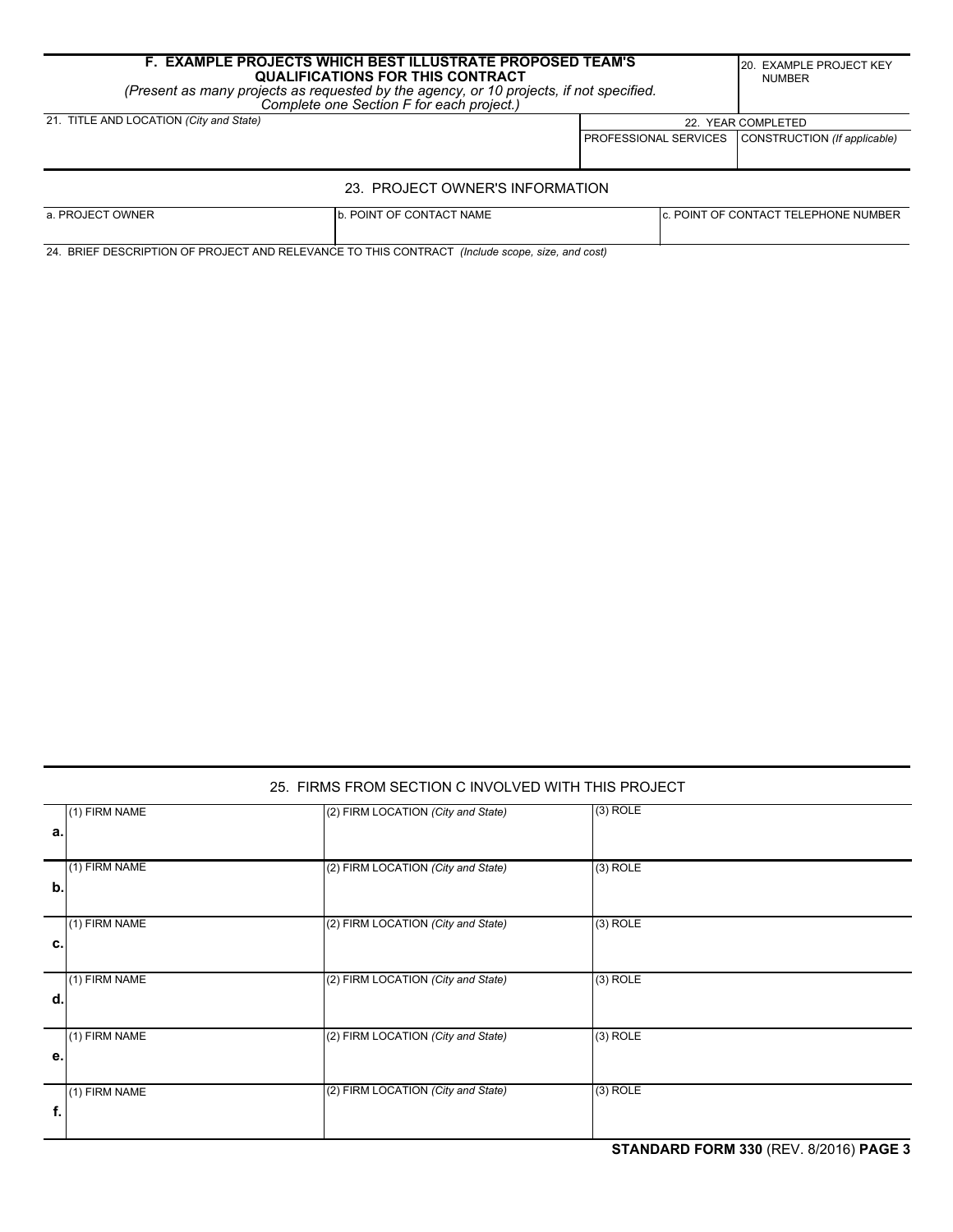| 26. NAMES OF KEY<br>PERSONNEL<br>(From Section E, Block 12) | 27. ROLE IN THIS<br>CONTRACT<br>(From Section E, Block 13) | 28. EXAMPLE PROJECTS LISTED IN SECTION F<br>(Fill in "Example Projects Key" section below before completing table.<br>Place "X" under project key number for participation in same or similar role.) |                |                |                |                 |                 |                |                |                |    |
|-------------------------------------------------------------|------------------------------------------------------------|------------------------------------------------------------------------------------------------------------------------------------------------------------------------------------------------------|----------------|----------------|----------------|-----------------|-----------------|----------------|----------------|----------------|----|
|                                                             |                                                            | $\mathbf{1}$                                                                                                                                                                                         | $\overline{2}$ | $\overline{3}$ | $\overline{4}$ | $5\overline{)}$ | $6\overline{6}$ | $\overline{7}$ | $\overline{8}$ | $\overline{9}$ | 10 |
|                                                             |                                                            |                                                                                                                                                                                                      |                |                |                |                 |                 |                |                |                |    |
|                                                             |                                                            |                                                                                                                                                                                                      |                |                |                |                 |                 |                |                |                |    |
|                                                             |                                                            |                                                                                                                                                                                                      |                |                |                |                 |                 |                |                |                |    |
|                                                             |                                                            |                                                                                                                                                                                                      |                |                |                |                 |                 |                |                |                |    |
|                                                             |                                                            |                                                                                                                                                                                                      |                |                |                |                 |                 |                |                |                |    |
|                                                             |                                                            |                                                                                                                                                                                                      |                |                |                |                 |                 |                |                |                |    |
|                                                             |                                                            |                                                                                                                                                                                                      |                |                |                |                 |                 |                |                |                |    |
|                                                             |                                                            |                                                                                                                                                                                                      |                |                |                |                 |                 |                |                |                |    |
|                                                             |                                                            |                                                                                                                                                                                                      |                |                |                |                 |                 |                |                |                |    |
|                                                             |                                                            |                                                                                                                                                                                                      |                |                |                |                 |                 |                |                |                |    |
|                                                             |                                                            |                                                                                                                                                                                                      |                |                |                |                 |                 |                |                |                |    |
|                                                             |                                                            |                                                                                                                                                                                                      |                |                |                |                 |                 |                |                |                |    |
|                                                             |                                                            |                                                                                                                                                                                                      |                |                |                |                 |                 |                |                |                |    |
|                                                             |                                                            |                                                                                                                                                                                                      |                |                |                |                 |                 |                |                |                |    |
|                                                             |                                                            |                                                                                                                                                                                                      |                |                |                |                 |                 |                |                |                |    |
|                                                             |                                                            |                                                                                                                                                                                                      |                |                |                |                 |                 |                |                |                |    |
|                                                             |                                                            |                                                                                                                                                                                                      |                |                |                |                 |                 |                |                |                |    |
|                                                             |                                                            |                                                                                                                                                                                                      |                |                |                |                 |                 |                |                |                |    |
|                                                             |                                                            |                                                                                                                                                                                                      |                |                |                |                 |                 |                |                |                |    |
|                                                             |                                                            |                                                                                                                                                                                                      |                |                |                |                 |                 |                |                |                |    |
|                                                             |                                                            |                                                                                                                                                                                                      |                |                |                |                 |                 |                |                |                |    |
|                                                             |                                                            |                                                                                                                                                                                                      |                |                |                |                 |                 |                |                |                |    |

## **G. KEY PERSONNEL PARTICIPATION IN EXAMPLE PROJECTS**

## **29. EXAMPLE PROJECTS KEY**

| NUMBER | TITLE OF EXAMPLE PROJECT (From Section F) | NUMBER | TITLE OF EXAMPLE PROJECT (From Section F) |
|--------|-------------------------------------------|--------|-------------------------------------------|
|        |                                           | 6      |                                           |
| ົ      |                                           |        |                                           |
| 3      |                                           |        |                                           |
| 4      |                                           |        |                                           |
| h      |                                           | 10     |                                           |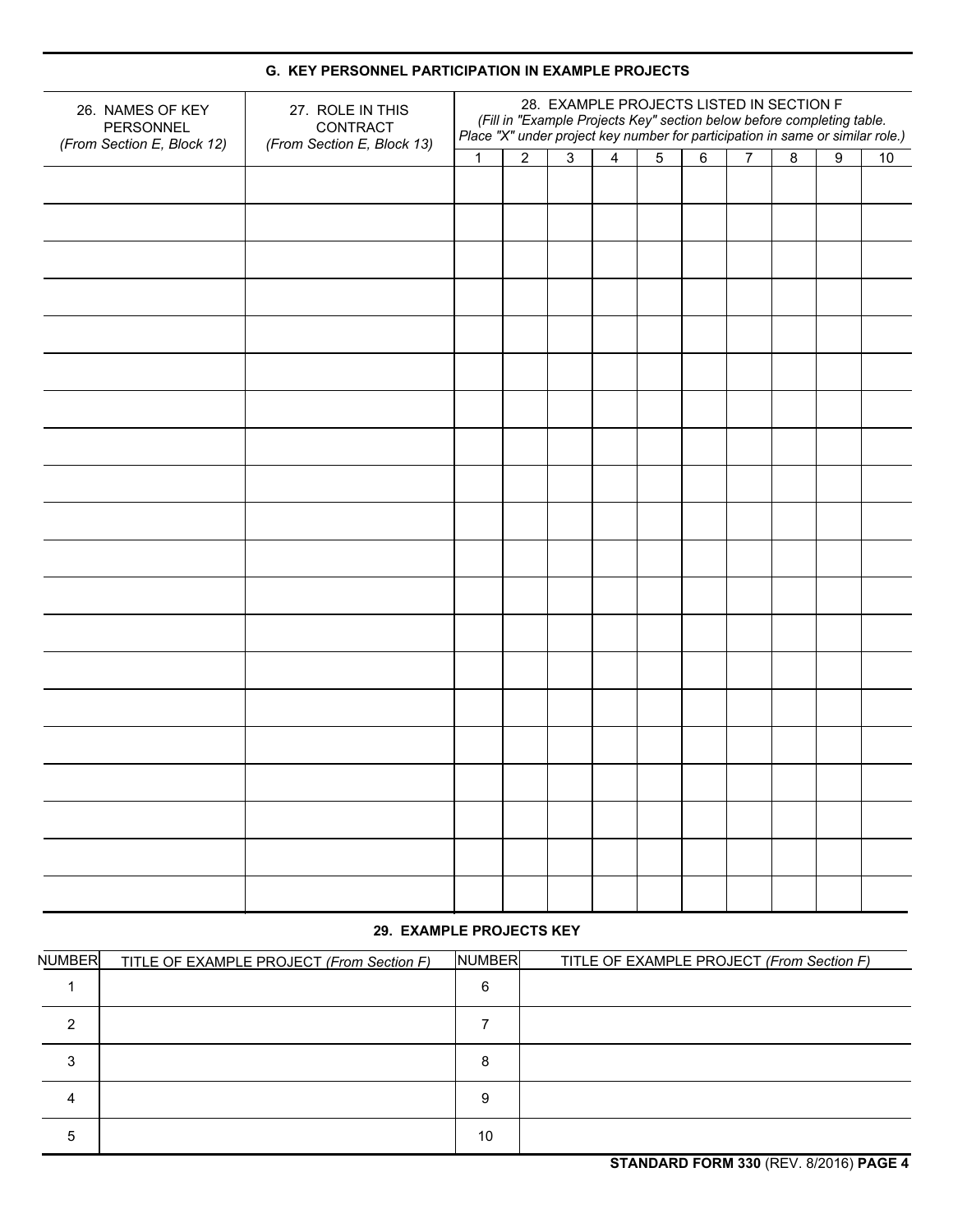### **H. ADDITIONAL INFORMATION**

30. PROVIDE ANY ADDITIONAL INFORMATION REQUESTED BY THE AGENCY. ATTACH ADDITIONAL SHEETS AS NEEDED.

## **I. AUTHORIZED REPRESENTATIVE**

*The foregoing is a statement of facts.* 31. SIGNATURE 32. DATE

33. NAME AND TITLE